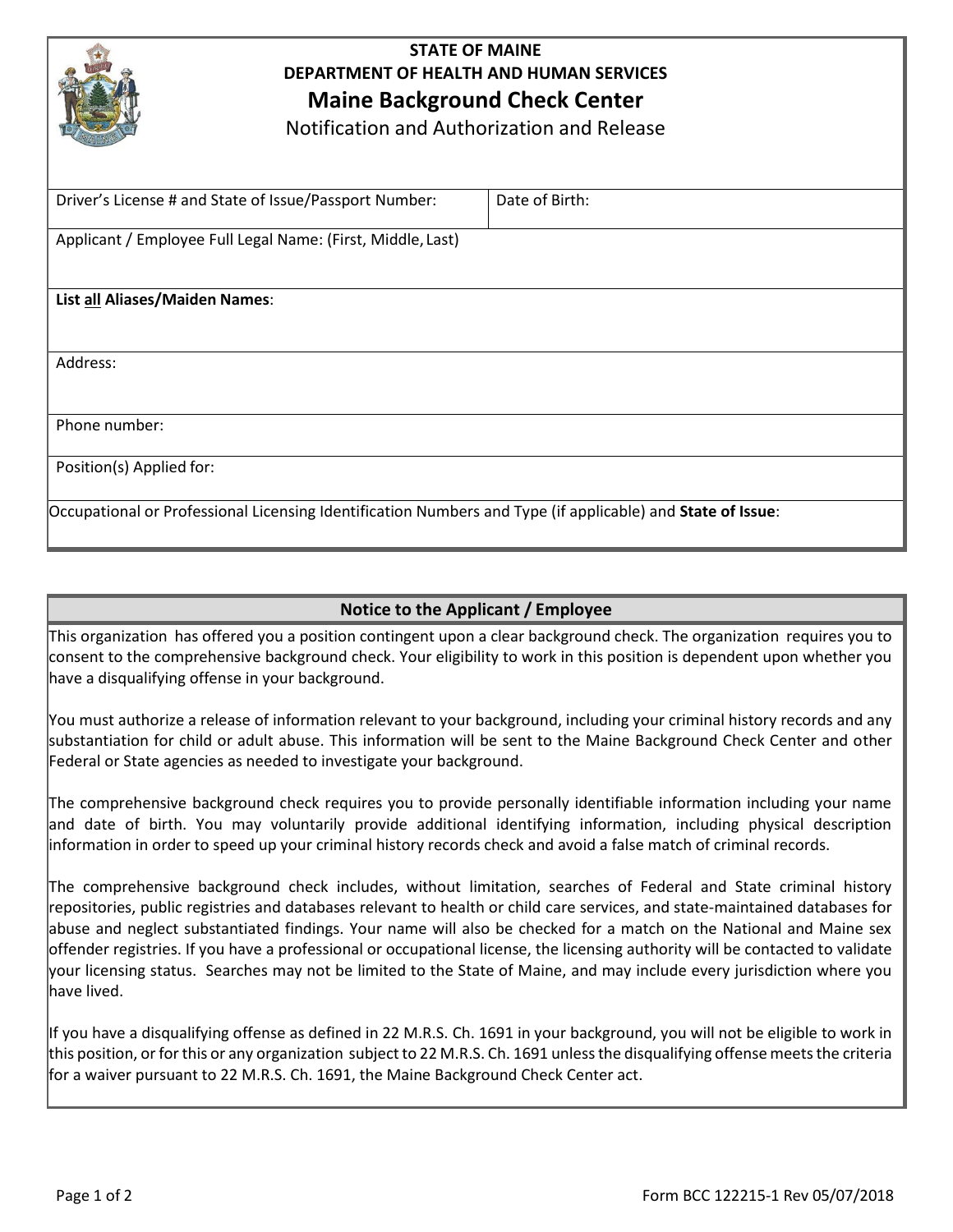| Authorization and Release by the Applicant / Employee<br><b>Please Initial Each Line</b> |                                                                                                                                                                                                                                                                                     |  |  |  |  |  |
|------------------------------------------------------------------------------------------|-------------------------------------------------------------------------------------------------------------------------------------------------------------------------------------------------------------------------------------------------------------------------------------|--|--|--|--|--|
|                                                                                          | authorize the employer named herein to request the Maine Background Check Center to conduct the<br>comprehensive background check described above.                                                                                                                                  |  |  |  |  |  |
|                                                                                          | authorize any duly assigned representative of the Maine Background Check Center to conduct a background<br>investigation and receive any criminal history record information pertaining to me, which may be in the files of any<br>Federal, State or local criminal justice agency. |  |  |  |  |  |
|                                                                                          | authorize the U.S. Department of Justice to release my criminal history records to the Maine State Bureau of<br>Identification, and the Maine Department of Health and Human Services pursuant to 5 U.S.C. Section 552a.                                                            |  |  |  |  |  |
|                                                                                          | release the Maine Background Check Center from any liability for the release of information concerning my                                                                                                                                                                           |  |  |  |  |  |

| <b>Acknowledgements of the Applicant / Employee</b>                                                                          |  |  |  |  |  |
|------------------------------------------------------------------------------------------------------------------------------|--|--|--|--|--|
| <b>Please Initial Each Line</b>                                                                                              |  |  |  |  |  |
| understand my personal identification information will be disclosed to Federal, State or local agencies in                   |  |  |  |  |  |
| conjunction with the application process, and I consent to such disclosure.                                                  |  |  |  |  |  |
| understand that the Maine Background Check Center may use the criminal justice information systems to obtain                 |  |  |  |  |  |
| current criminal history records, and that my criminal records will be monitored for new events.                             |  |  |  |  |  |
| understand that records of civil and criminal disqualifying offenses as defined in 22 M.R.S. Ch. 1691 may result in          |  |  |  |  |  |
| a permanent or temporary employment ban for this position.                                                                   |  |  |  |  |  |
| further understand that, prior to the receipt of a finalized non-disqualifying background check report; this                 |  |  |  |  |  |
| employer can only employ me conditionally for up to sixty (60) days.                                                         |  |  |  |  |  |
| acknowledge that I have been provided with the notices and appeal information described in 22 M.R.S. Ch. 1691,               |  |  |  |  |  |
| as well as the notice of an opportunity to correct inaccuracies in my record information.                                    |  |  |  |  |  |
| agree to defend, indemnify and hold harmless the Federal and State agencies and agency employees to whom this                |  |  |  |  |  |
| background check request is presented from and against all claims, damages, lawsuits, losses and expenses,                   |  |  |  |  |  |
| including reasonable attorney's fees arising out of or by reason of complying with this request.                             |  |  |  |  |  |
| **Any individual who fails to make a full and complete disclosure on an application or a full and complete disclosure of any |  |  |  |  |  |
| information required to obtain a criminal history record, is subject to civil and criminal penalties.                        |  |  |  |  |  |

**\_\_\_\_\_\_\_\_\_\_\_\_\_\_\_\_\_\_\_\_\_\_\_\_\_\_\_\_\_\_\_\_\_\_\_\_\_\_\_ \_\_\_\_\_\_\_\_\_\_\_\_\_\_\_\_\_\_\_ Signature of Applicant or Employee <b>Date Date** 

background to employers.

**Signature of Legal Guardian\* Date**

\*A legal guardian must sign this form if the applicant or employee is a minor.

\*\***WARNING**: Title 18, Section 1001 of the U.S. Code, states whoever, in any matter within the jurisdiction of the executive, legislative, or judicial branch of the Government of the United States, knowingly and willfully –- (1) falsifies, conceals, or covers up by any trick, scheme, or device a material fact; (2) makes any materially false, fictitious, or fraudulent statement or representation; or (3) makes or uses any false writing or document knowing the same to contain any materially false, fictitious, or fraudulent statement or entry; shall be fined under this title, imprisoned not more than 5 years or, if the offense involves international or domestic terrorism (as defined in section 2331), imprisoned not more than 8 years, or both.

**\_\_\_\_\_\_\_\_\_\_\_\_\_\_\_\_\_\_\_\_\_\_\_\_\_\_\_\_\_\_\_\_\_\_\_\_\_\_\_ \_\_\_\_\_\_\_\_\_\_\_\_\_\_\_\_\_\_\_**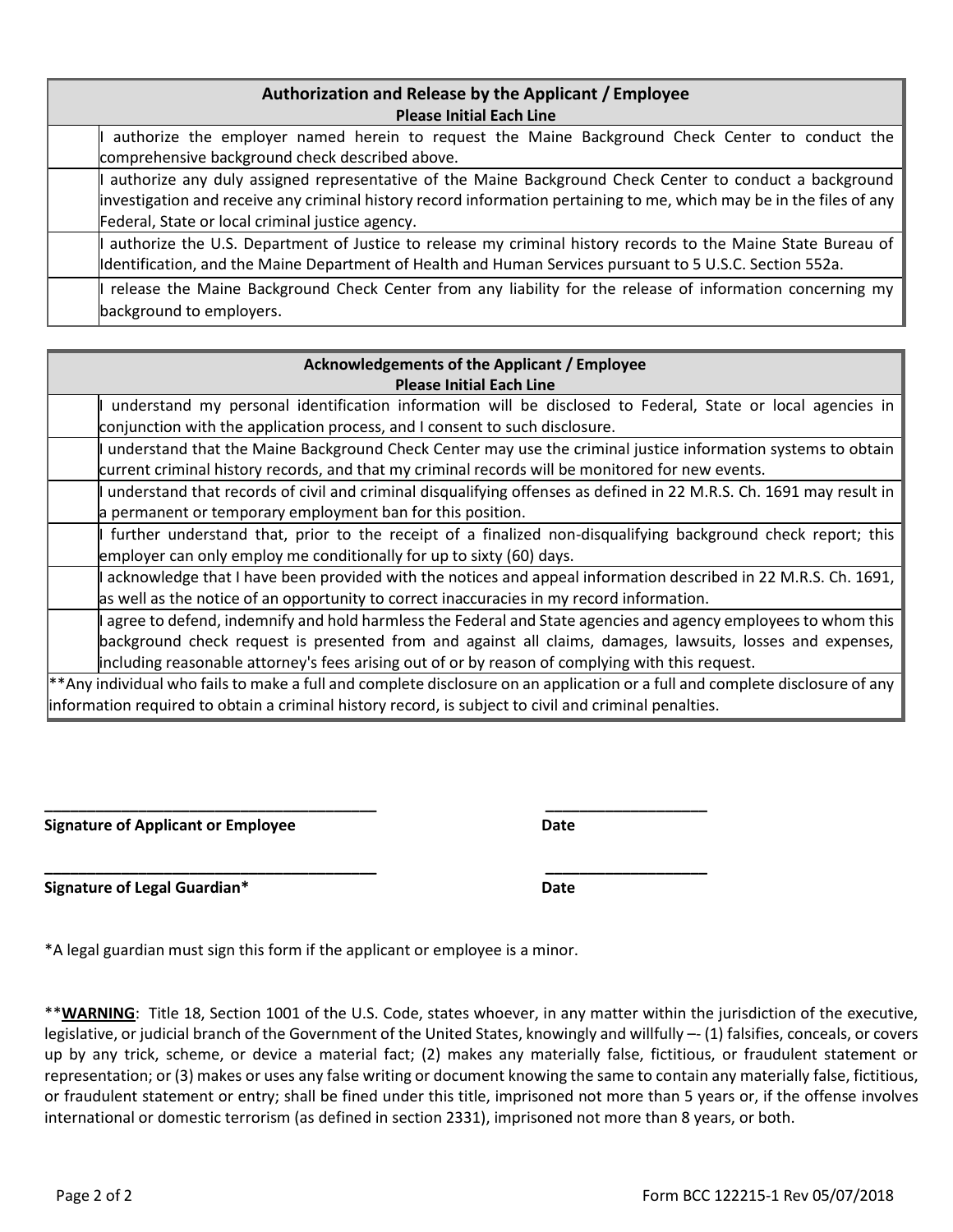

# **STATE OF MAINE DEPARTMENT OF HEALTH AND HUMAN SERVICES**

# **Maine Background Check Center**

Voluntary Consent for Disclosure of PersonalDescription

## **Attention Applicants / Employees**

This organization is required to conduct a comprehensive background check, including a name-based criminal history records check, as a condition for engaging you in this position. Your organization must enter your name and date of birth to conduct a name-based criminal record check. It is common for more than one person to have the same or similar names and dates of birth or similar personal descriptions. Helping your organization enter accurate and detailed information about you and your physical description helps decrease the chance that a false criminal record match occurs. You may voluntarily allow this employer to enter other personal descriptors such as height, weight, eye color, hair color, gender, race, and place of birth. Your organization will enter this information into the Maine Background Check Center (MBCC) for comparison to State Bureau of Identification (SBI) criminal records.

If the SBI system does not find a matching record for the name and date of birth submitted a "NO OFFENSE FOUND" report will be sent to the MBCC. The MBCC will inform your organization that you do not have a criminal record.

If the SBI system finds a matching record for your name and date of birth, the MBCC will receive criminal history record information from SBI that includes personal descriptors to help make a positive identification. Without your personal descriptors, a name and date of birth check could result in a **"false positive,"** meaning that your name matches one or more possible criminal records, but the record is not yours. Therefore, the MBCC cannot eliminate you as the person listed in the name-matched records. Your organization, the MBCC, and the SBI would require more time and further information in order to determine whether you have or do not have a criminal record that will disqualify you from working in this position.

| <b>Mandatory Information</b>                 |              |            |  |  |  |  |  |
|----------------------------------------------|--------------|------------|--|--|--|--|--|
| First Name:                                  | Middle Name: | Last Name: |  |  |  |  |  |
| Address:                                     |              |            |  |  |  |  |  |
| City, State, Zip:                            |              |            |  |  |  |  |  |
| Maiden or Previous Married Name(s):          |              |            |  |  |  |  |  |
| Previous Name(s) / Aliases / Other:          |              |            |  |  |  |  |  |
| Date of Birth:                               |              |            |  |  |  |  |  |
| Other states of residence for past 10 years: |              |            |  |  |  |  |  |

| <b>Voluntary Information</b>     |                                                                                                                      |                               |                                           |                             |                |       |              |  |  |
|----------------------------------|----------------------------------------------------------------------------------------------------------------------|-------------------------------|-------------------------------------------|-----------------------------|----------------|-------|--------------|--|--|
| <b>Eye Color:</b>                | <b>Black</b>                                                                                                         | $\Box$ Blue                   | Brown<br>$\vert \ \ \vert$                | Green<br>ட                  | Gray<br>$\Box$ | Hazel |              |  |  |
|                                  | Maroon                                                                                                               | Multi-colored<br>$\perp$      |                                           | Pink<br>$\mathbf{I}$        | Unknown        |       |              |  |  |
| <b>Hair Color:</b>               | Bald                                                                                                                 | Black<br>$\Box$               | $\Box$                                    | <b>Blonde or Strawberry</b> | Blue           | Brown | $\Box$ Green |  |  |
|                                  |                                                                                                                      | <b>Gray or Partially Gray</b> | $\Box$ Pink<br>Purple<br>Orange<br>ட<br>ш |                             | Red or Auburn  |       |              |  |  |
|                                  | Sandy                                                                                                                | White<br>Ш                    | Unknown<br>$\vert \ \ \vert$              |                             |                |       |              |  |  |
| Race:                            | American Indian / Alaskan Native $\Box$ Asian or Pacific Islander $\Box$ Black<br>Unknown $\square$ White<br>$\perp$ |                               |                                           |                             |                |       |              |  |  |
| Gender:                          | Female                                                                                                               | Male                          | Other<br>$\perp$                          |                             |                |       |              |  |  |
| Height:                          | Feet                                                                                                                 | <b>Inches</b>                 |                                           | Weight:                     | Pounds         |       |              |  |  |
| <b>Place of Birth (Country):</b> |                                                                                                                      |                               |                                           |                             |                |       |              |  |  |

**Signature of Applicant Date**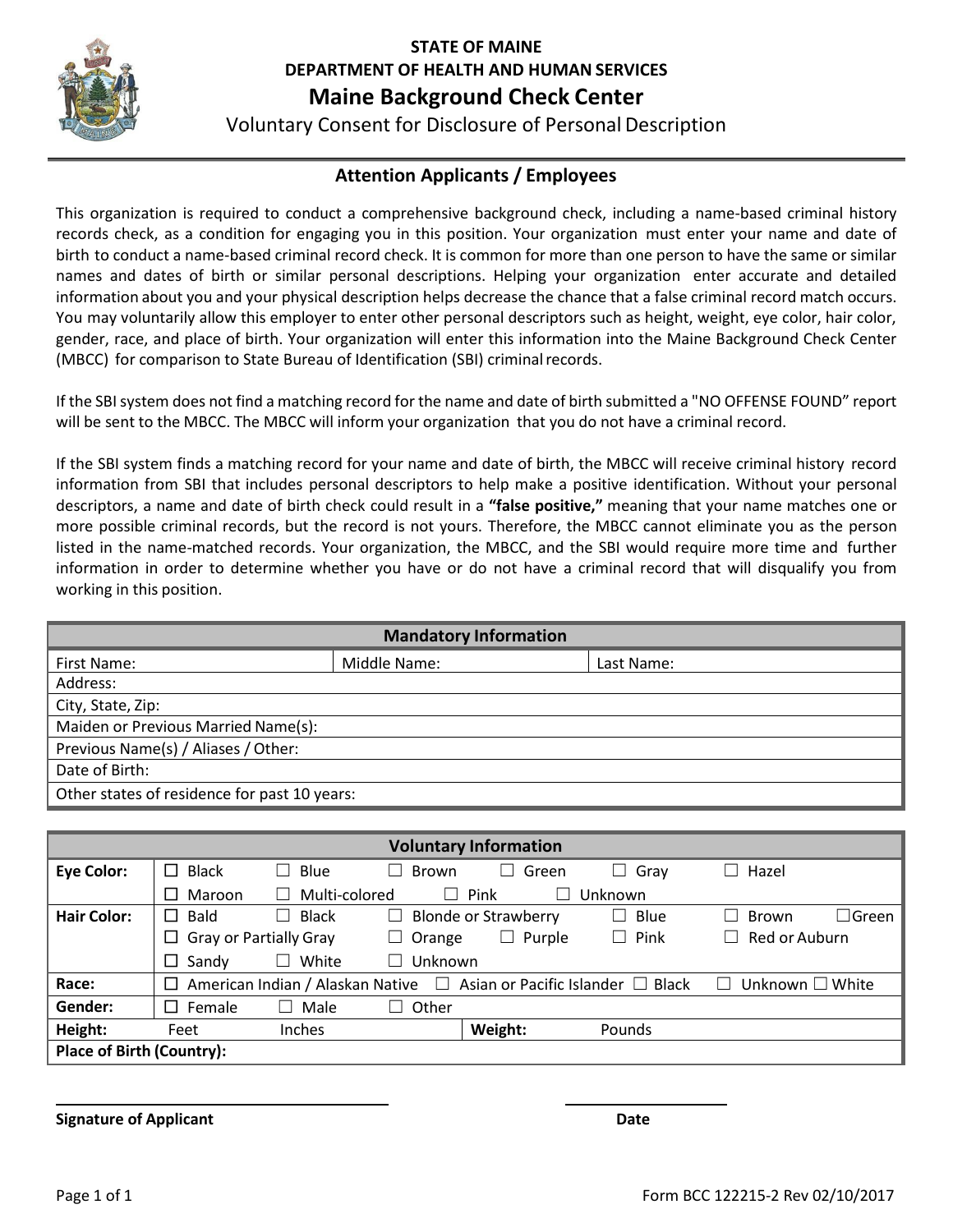

**STATE OF MAINE DEPARTMENT OF HEALTH AND HUMAN SERVICES Maine Background Check Center** Background Check Report Correcting Inaccurate Information Applicants or Employees

You have the right to challenge and correct inaccurate information found during a comprehensive background check. If you know that information presented on the Maine Background Check Center (MBCC) report is incorrect or incomplete you must seek a challenge and ask for a correction to the reporting entity asfollows:

**State Criminal Records**: You must challenge incorrect or incomplete state criminal record information maintained by state criminal record repositories directly to the state where the record ismaintained.

State of Maine criminal history records may be challenged by contacting the Maine State Bureau of Identification (SBI) directly by writing the State Bureau of Identification, State House Station #42, Augusta, ME 04333-0042, or online at [http://www.maine.gov/dps/Sbi/contact.html.](http://www.maine.gov/dps/Sbi/contact.html) The SBI is responsible for correcting the record and notifying the MBCC. The MBCC will issue a final background check report to your employer upon completion of the error correction process based on the final record released by the SBI.

**Federal Criminal Records**: You must challenge incorrect or incomplete criminal record information maintained by the Federal Bureau of Investigation (FBI) by communicating directly with the Federal or State agency responsible for submitting the criminal record to the FBI. Alternatively, you may challenge the accuracy of the FBI record directly to the FBI by writing the Criminal Justice Information Services (CJIS) Division, ATTN: Summary Request, 1000 Custer Hollow Road, Clarksburg, WV 26306, or online at <https://www.fbi.gov/services/cjis/identity-history-summary-checks>. The FBI is responsible for correcting the record and notifying the Maine Background Check Center, and a revised Background Check Report can be issued. (See 28 CFR §§16.30 - 16.34)

**Public Registries**: If you believe that disqualifying offense information listed on a Federal or State registry is incorrect or incomplete, you must contact the agency responsible for maintaining the registry.

□ **Office of Inspector General (OIG**) List of Excluded Individuals/Entities (LEIE)

**E-mail Address**: [sanction@oig.hhs.gov](mailto:sanction@oig.hhs.gov) **Telephone**: (202) 691-2311 **Mailing Address**: HHS, OIG, OI, Attn: Exclusions, P.O. Box 23871, Washington, DC 20026 **Website**: <https://exclusions.oig.hhs.gov/>

□ **The Dru Sjodin National Sex Offender Public Website (NSOPW)** To correct any errors in registration information, you must contact the state registrationofficials where the record is held. **Website**: <http://www.nsopw.gov/>